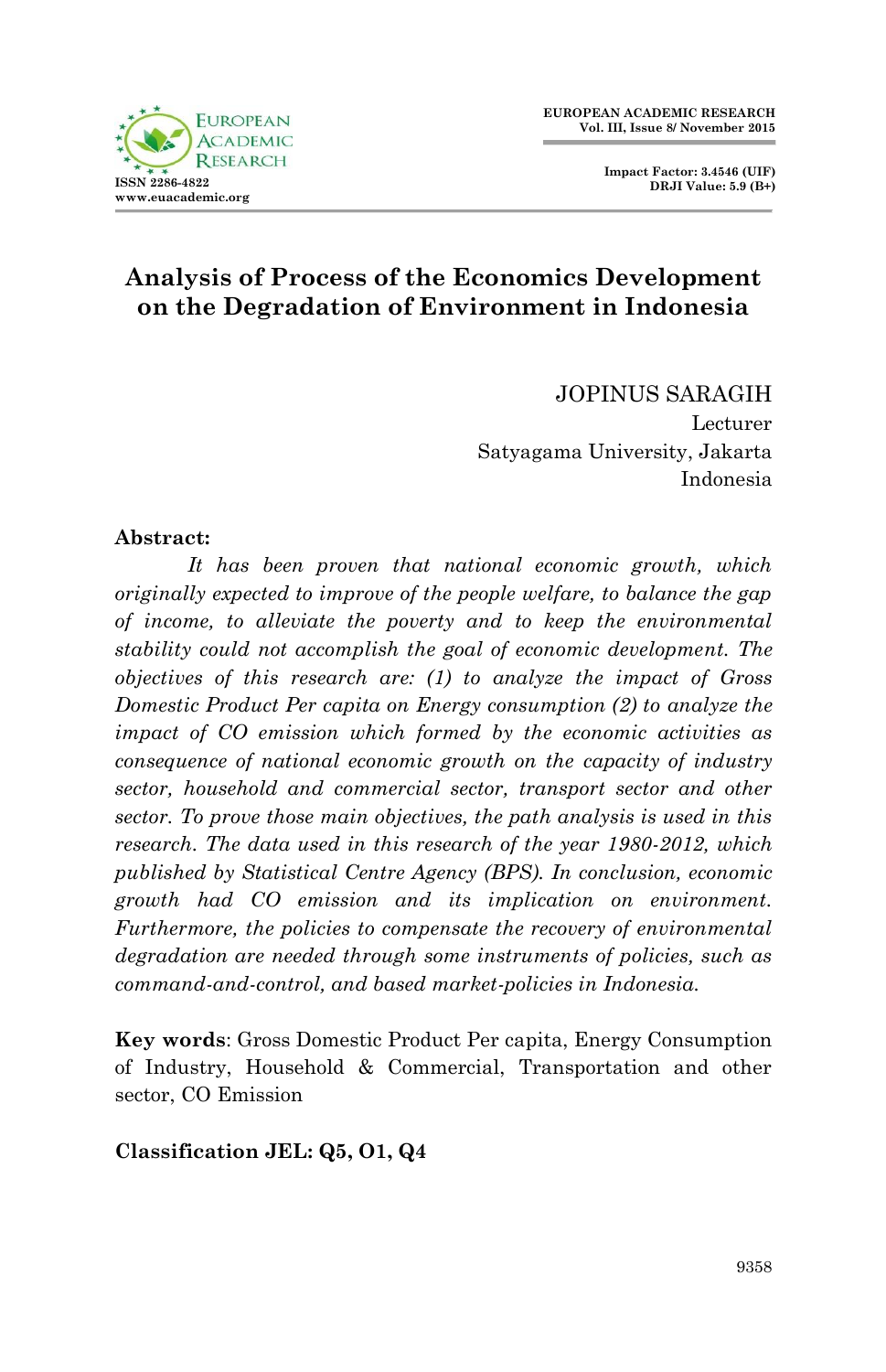### **INTRODUCTION**

The development process should be increased certainly will need the capital in the development process itself, which one is the necessary for energy, especially in Indonesia. No doubt that the energy consumption also increased rapidly enough cause the development of the construction from Industry sector, Transportation, Household & Commercial and other sector. These matter cause the demand for energy in every year always increased.

With the high increasingly of the demand for energy, the environment will keep on the depressed in the future. Need of final energy in the future will be domination by the demand from the industry sector (47,3 percent) followed by transportation (29,8 percent) and household (14,1 percent), as the shunted by SLHI in 2012. The consumption of energy produced from various sector will certainly have an impact on the environment, one of it is CO emission which the largest emission in the formation of Greenhouse Gas.

As the climate change had become a national agenda, will need the big support of government and sectors to achieve the target of emission reduction. The various development sectors will play an important role because there are activities that produce the emission. Correspondingly, the government of Indonesia can produce a policy or plan of national action to support the process of reducing this emission.

It can be said when the economics development not pay attention to the durability and environmental function, could be certain the degradation of environmental in Indonesia will continue to increased. Development which very oriented in the pursue of growth often ignored the aspect of environmental management.

Development, which purposes to the welfare of society, in the end it, becomes a destroyer of life support system (in this matter is environment). So that economics development was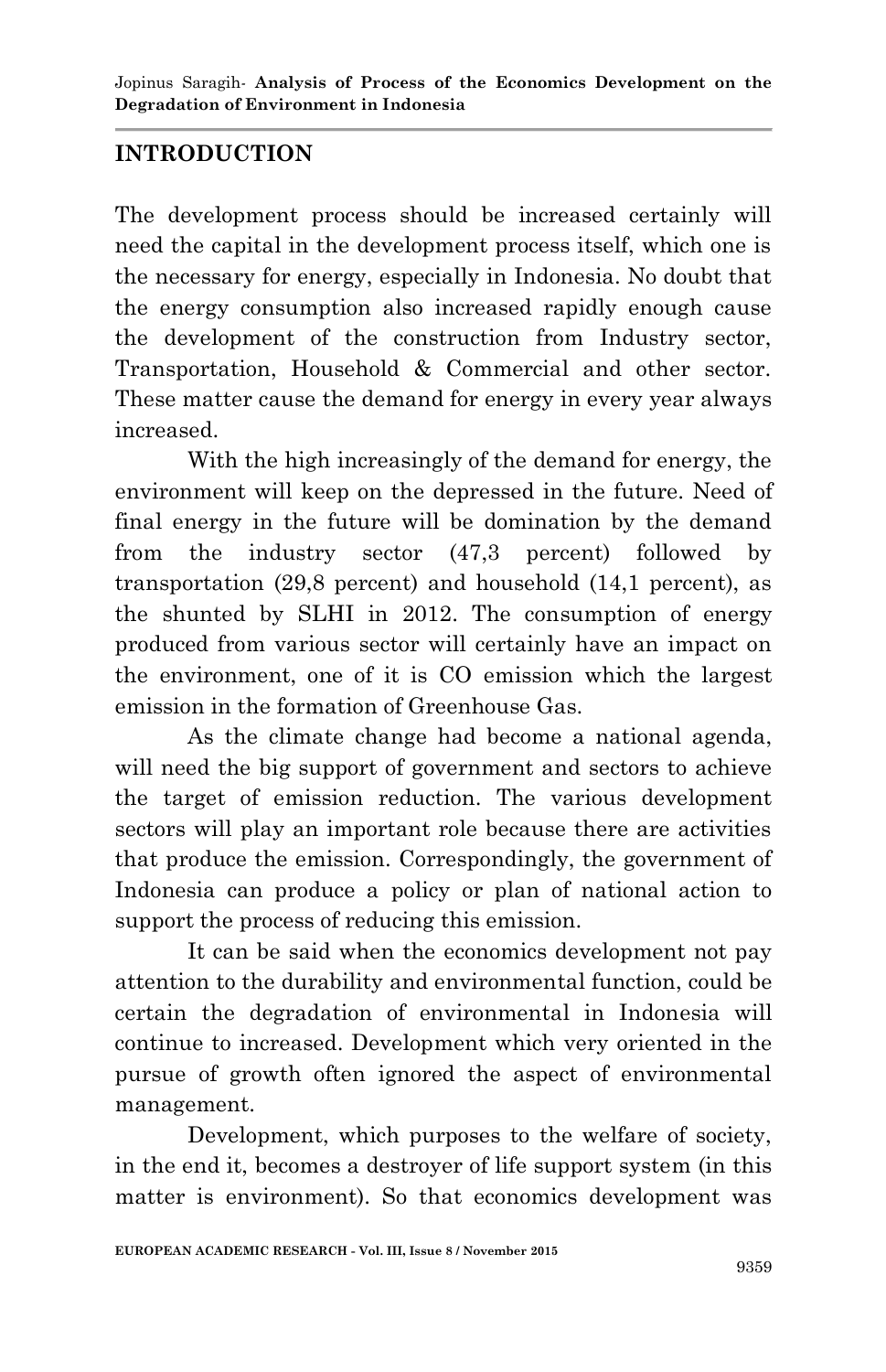done to create the welfare in the end get more less meaning. Whereas, truly development must provide the welfare effect not only from the economics growth but also in terms of other which not less important there is the quality of environment will affect the level of quality of a person's life.

So, in summary it can be said that the economics development, which solely intended to get profit without, take note of persistence of nature and environment will bring the negative impact not only for nature but also for society. One of negative impacts are caused depletion of natural resources, air pollution because industrial pollution and infrastructure development which identical with the destruction of nature. However, it can be prevented by applying the implementation program of economics development with environment insight (Soemiarno, 2008).

From the explanation above, the researcher wants to see how the effect of development in Indonesia, which evaluated with an indicator of GDP by the energy consumption from the various sector of development on the environmental degradation observed of CO emission. It can be assessed which sector most responsible in the produce of CO emission. So can be assessed how far the effect of development process in Indonesia affecting the environmental degradation.

Hopefully with this research can give contribution to the government and relevant parties so that the process of development in the future can be better and more sustainable as the expected.

# **THEORETICAL FRAMEWORK**

With the higher of the demand for energy, the environment will continue to be depressed in the future. Need of final energy in the future will be domination by the demand from the industry sector (47,3 percent) followed by transportation (29,8 percent) and household (14,1 percent), as the shunted by SLHI in 2012.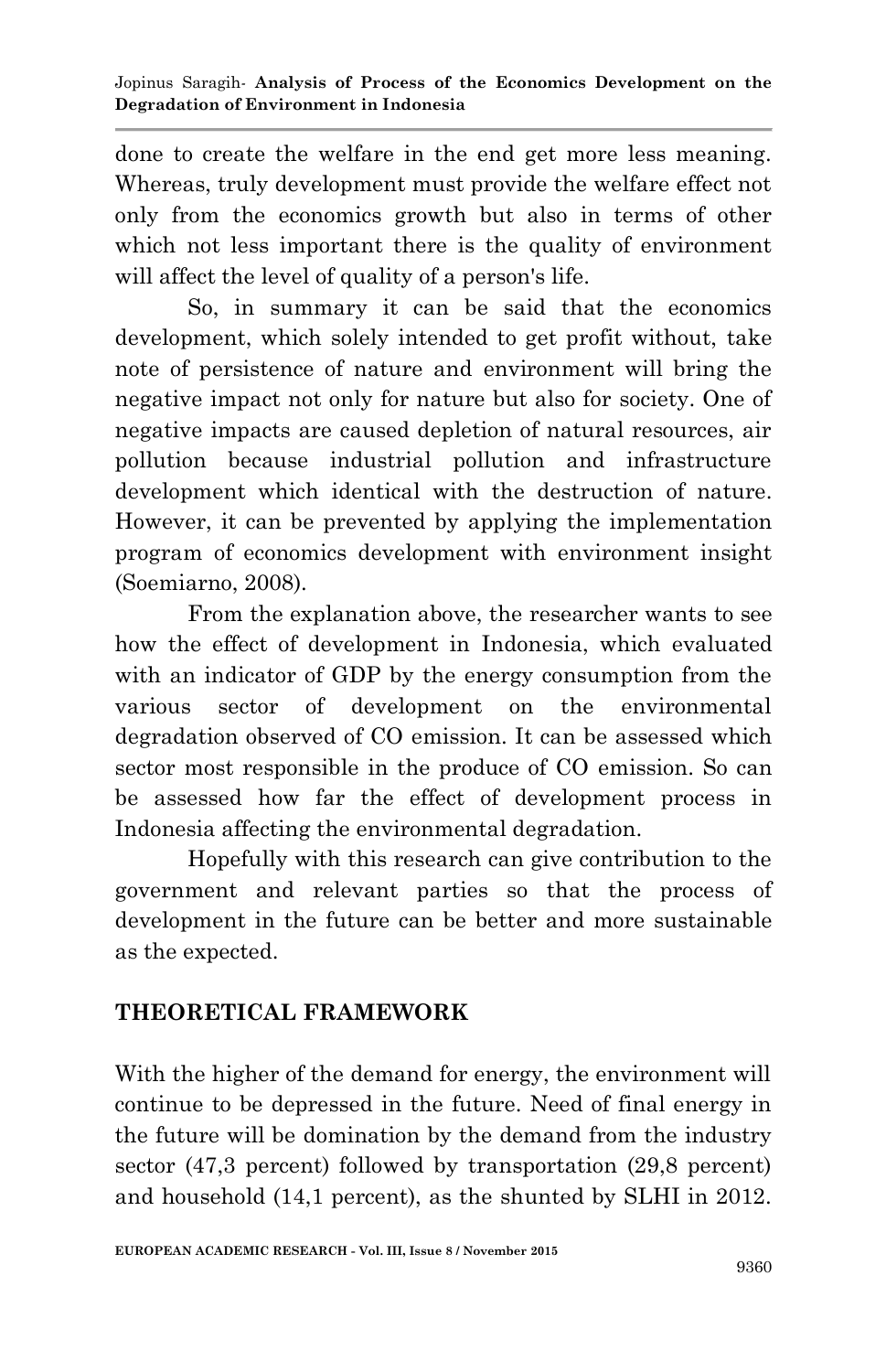The consumption of energy produced from various sector will certainly have an impact on the environment, one of it is CO emission as a output of the energy consumption. Most of the theory of economics especially the growth of macroeconomics had ignored the environmental problems. Normally in the theory of economics, environmental issues are considered not problematical. Implicitly often assumption that the consequence of environmental problem is a minor problem or will be settle by itself (Arrow et.al, 1995). Some experts such as Bhagwati (1993) exactly had opinioned that the growth as a pre condition for environmental improvement. For example Beckerman (1992) argued, a strong correlation between income and protection measure of environmental show a positive relationship. Even more in developing countries, the economics growth will strengthen the improvement ability on the environment (Panayotou, 1993). On the other hand there are also opinions explained to the contrary as Georgegescu-Roegen (1997) said that economics growth is not aligned with a sustainable environment. Daly (1997) argued that economic growth would motivate the world economy toward the limit or motivate capacity of environment more limited. In economics term "development" is usually defined as the capacity from a national economy, which the first condition more or less static in a long-range time, to attempt the produce and maintain the annual increase in the gross national product (Todaro, 2009).

Economy that derive for the most of its revenues from natural resources can't preserve the growth by substitute the accumulation of physical capital to the natural capitals which the worse (Thomas 2001). The degradation of environment that happened incline to be most torment for the poor, because they often rely on the natural resources to get their income, and little chance to be able for the replace of assets are used. Especially in the long-term, an approach that paid attention to the quality of the environment and the efficient of use of natural resources will give contribution on the accumulation,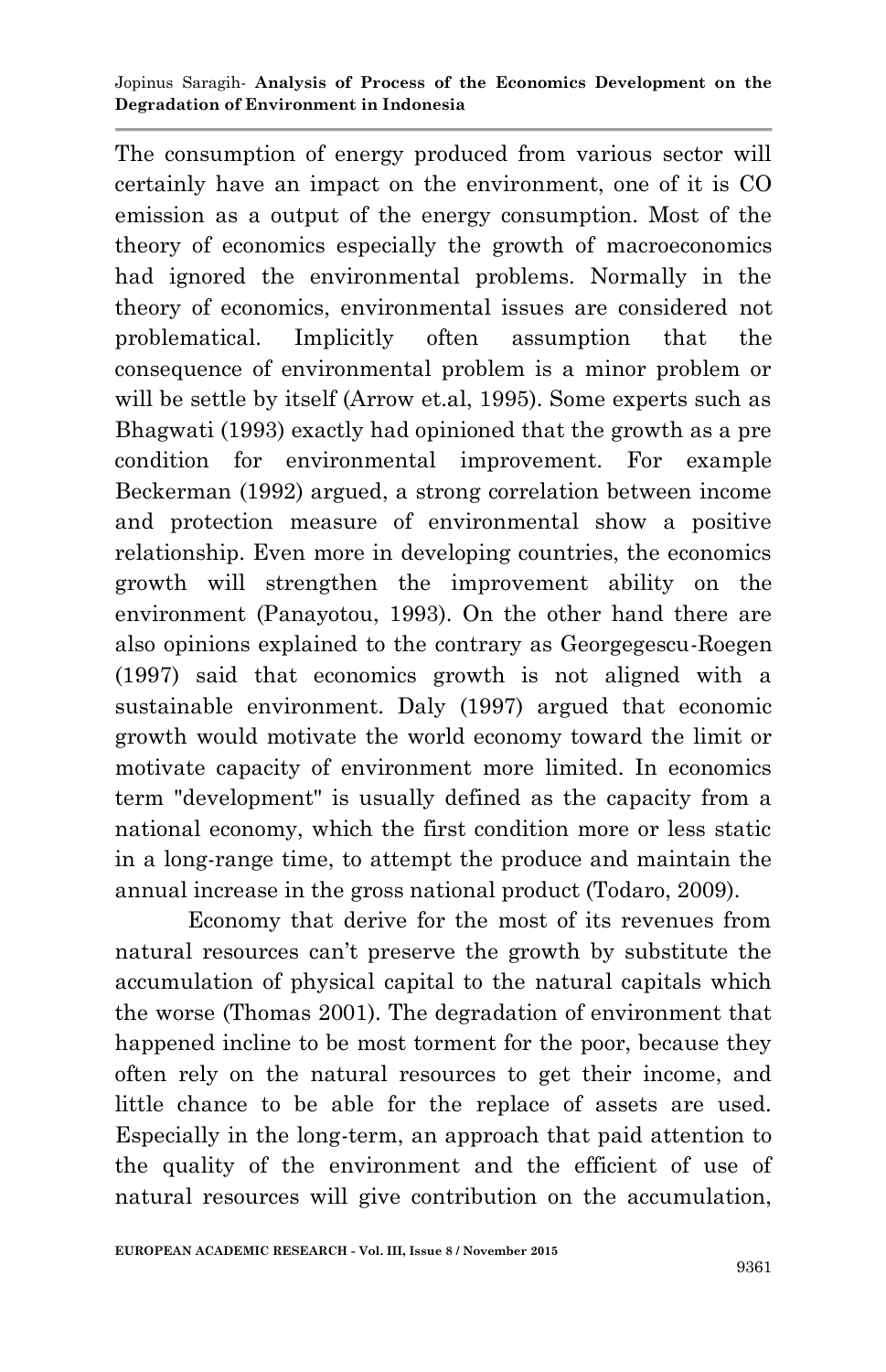investment, economics growth also human welfare (Munasinghe, 2000). All of these problems beginning from the economics activities regarded as essential thing for the growth, and control of these activities had caused many difficulties. Most developing countries rely on fossil fuel for economic production and didn't had a tendency for switch to the other fuel which cleaner although more expensive. Although it was realized that the change to other fuel which cleaner can cause the health be better and economic goals are better anyway. The consequence is occurrence of a natural tension between these two purposes, and many countries choose for the growth greater than better health (Munasinghe, 2000).

Furthermore, Grossman and Krueger (1995) mentioned that economics growth in the early stage bring to the degradation phase of environmental quality. Furthermore, the increase in revenue would lead to the increase phase of environmental quality. At the time of economic development had successful to increased the income of society, so the society will have ability to improve and control the environmental quality. Beside the economic capability, which possess by the society also will be used to carry out development in the field of education and health. The success of development in the field of education and health will be able to increase the public awareness for the importance of a healthy environment quality. In the society who have environmental consciousness will appear the need for a good environment, so in its turn the society will be want to sacrifice for the consumption of other goods for the sake of environmental protection. When it is reached, so the economic growth that higher will be followed by the index of environmental quality also high.

### **RESULT**

The model had fulfill the requirements of stripe analysis includes the normal distribution of data and free from the problems of normality, multicollinearity, and linearity.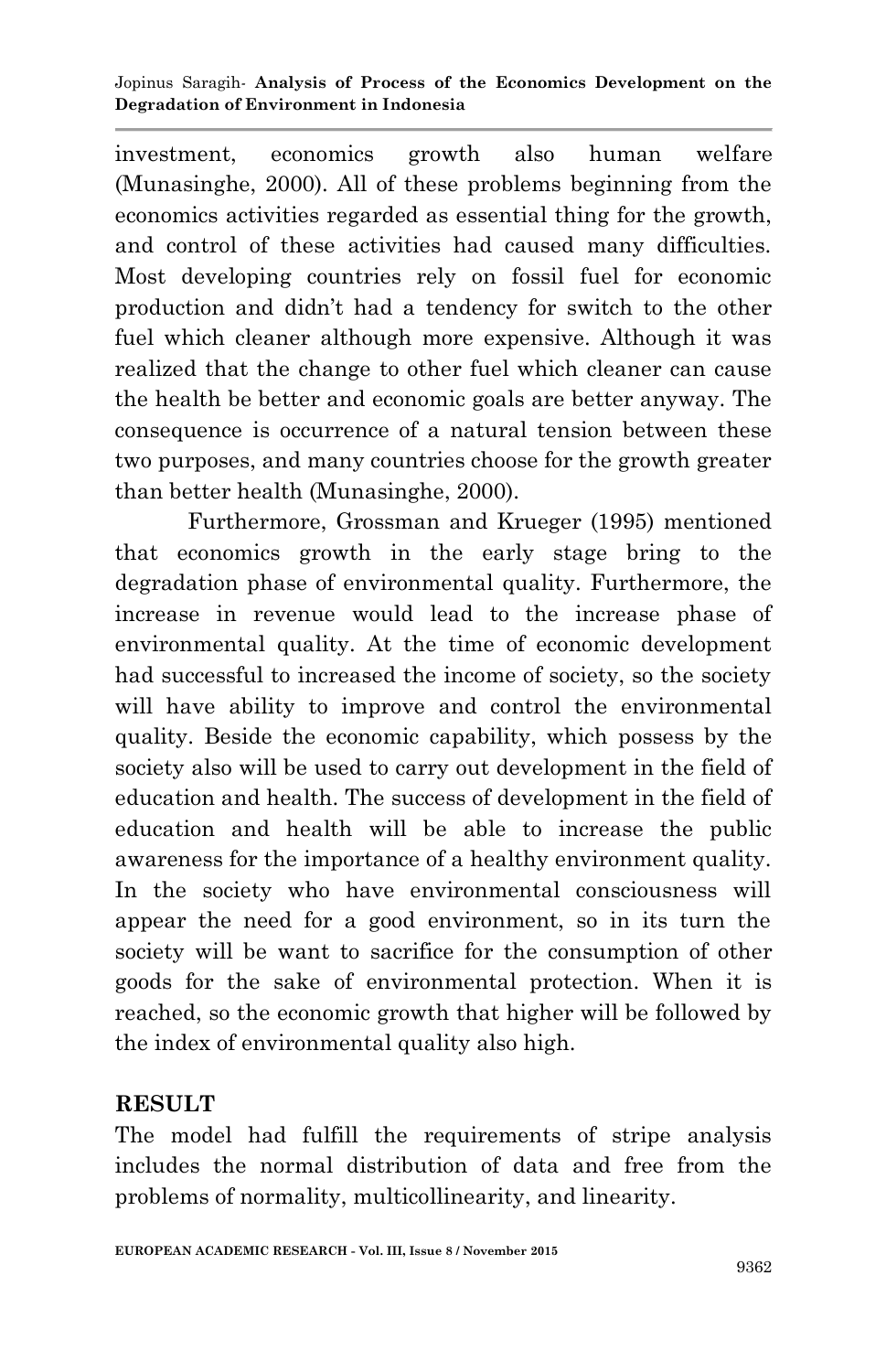In partially GDP of Industry Sector has positive impact and significant on the Energy Consumption of Industrial Sector. The magnitude of the partial effect and direct in GDP of Industrial Sector on the Energy Consumption of Industrial Sector is 0,0818 or rounded to 82%. Thus, the level of Energy Consumption of Industrial Sector influenced by GDP of Industrial Sector as big as 82%, while the remaining 18% described by other factor on the outside of the model.

Furthermore, the effect of empirical causal between variable (X) GDP of Industrial Sector (Y) Energy Consumption of Industrial Sector can be described by equation of sub structural 1:

# $Y = 0,818 X + e$  (Equation of Sub structural 1)

When seen the GDP of industrial sector is large enough to give contribution on the energy consumption. It can be seen from the existing industry in Indonesia which many enough use of energy consumption. But the energy consumption of this sector precisely not giving effect at the industrial GDP. This matter because the energy consumption in Indonesia still based on consumption not based on production.

Furthermore, in partially GDP of Household & Commercial Sector has positive effect and significant on the Energy Consumption of Household & Commercial Sector. The magnitude of the partial effect and direct in GDP of Household & Commercial Sector is 0,796 or rounded to 80%. Thus, the level of Energy Consumption of Household & Commercial Sector as big as 80%, while the remaining 20% described by other factor on the outside of the model.

Furthermore, as the result of sub structural 1, the effect of empirical causal between variable (X) GDP of Household & Commercial Sector and (Y). This Energy Consumption of Household & Commercial Sectors also can be described by equation of sub structural 2 :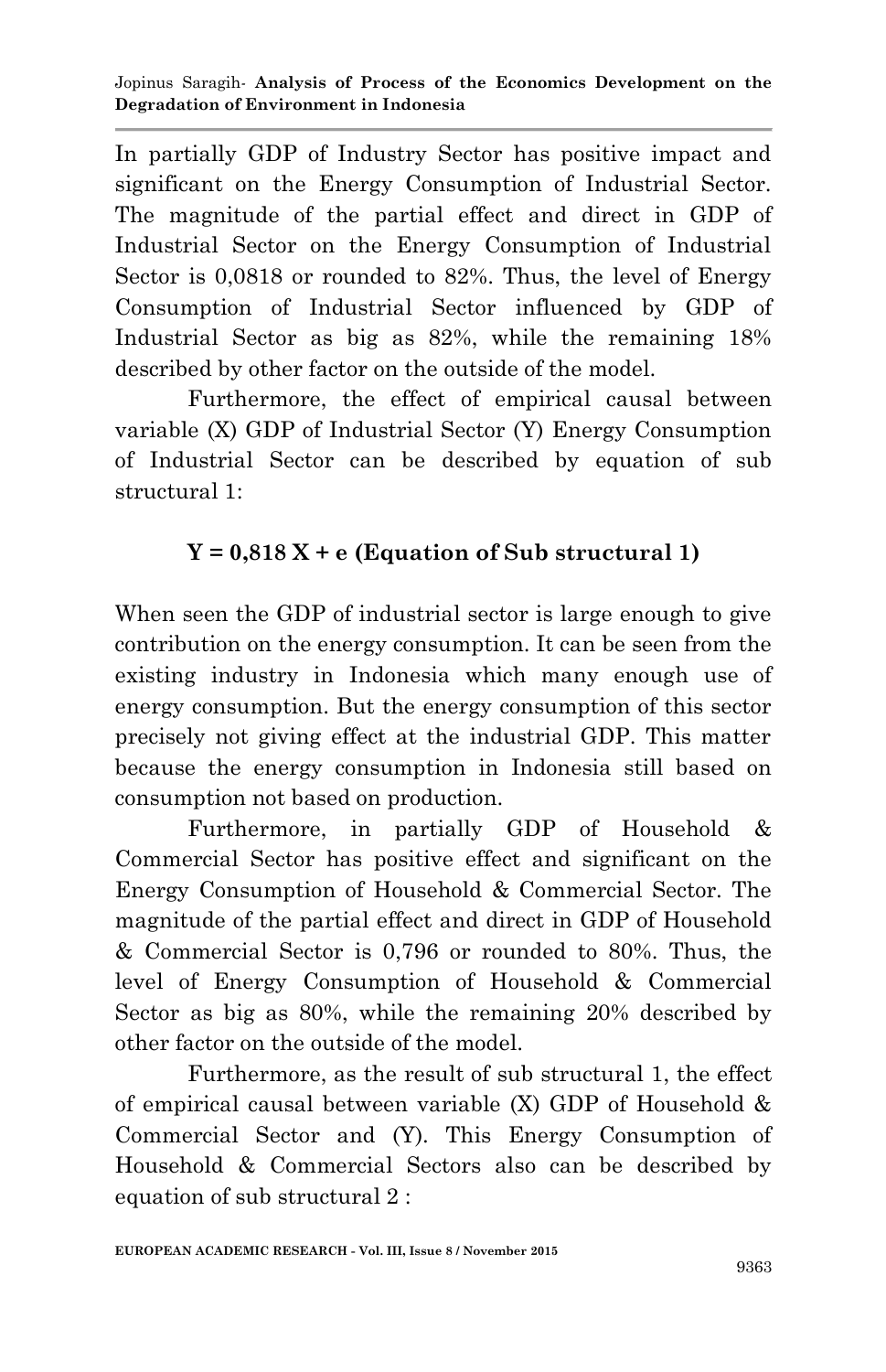Jopinus Saragih*-* **Analysis of Process of the Economics Development on the Degradation of Environment in Indonesia**

# $Y = 0.796X + e$  (Equation of Sub structural 2)

Although the effect of GDP on the energy consumption at the household sector relative nearly equal with the industrial sector, this matter indicate that income sufficient affect the usage of society consumption and commercial.

Next in a GDP of Transportation Sector has positive effect on the Energy Consumption of Transportation Sector. But for this sector is not very large if compared with previously two sectors there are Industrial Sector and Household & Commercial Sector. The magnitude of the partial effect and direct in GDP of Transportation Sector on the Energy Consumption of Transportation Sector is 0,505 or rounded to 50%. Thus, the level of Energy Consumption of Transportation Sector influenced by GDP of Transportation Sector only amount of 50%, while the remaining 50% described by other factor on the outside of the model.

Furthermore, the effect of empirical causal between variable (X) GDP of Transportation Sector and (Y) Energy Consumption of Transportation Sector can be described by equation of sub structural 3:

### $Y = 0.505X + e$  (Equation of Sub structural 3)

For the transportation sector, GDP didn't provide a substantial contribution to the energy consumption. Because of transportation in Indonesia is many, because of the population is also much, so without affected by income the society will continue to use energy in every day for the transportation in their activities.

In partially GDP of Other Sector also has positive effect on the Energy Consumption in Others Sector. But for this sector is not greater than the previous sectors there are Industrial Sector, Household & Commercial Sector and Transportation Sector. The magnitude of the partial effect and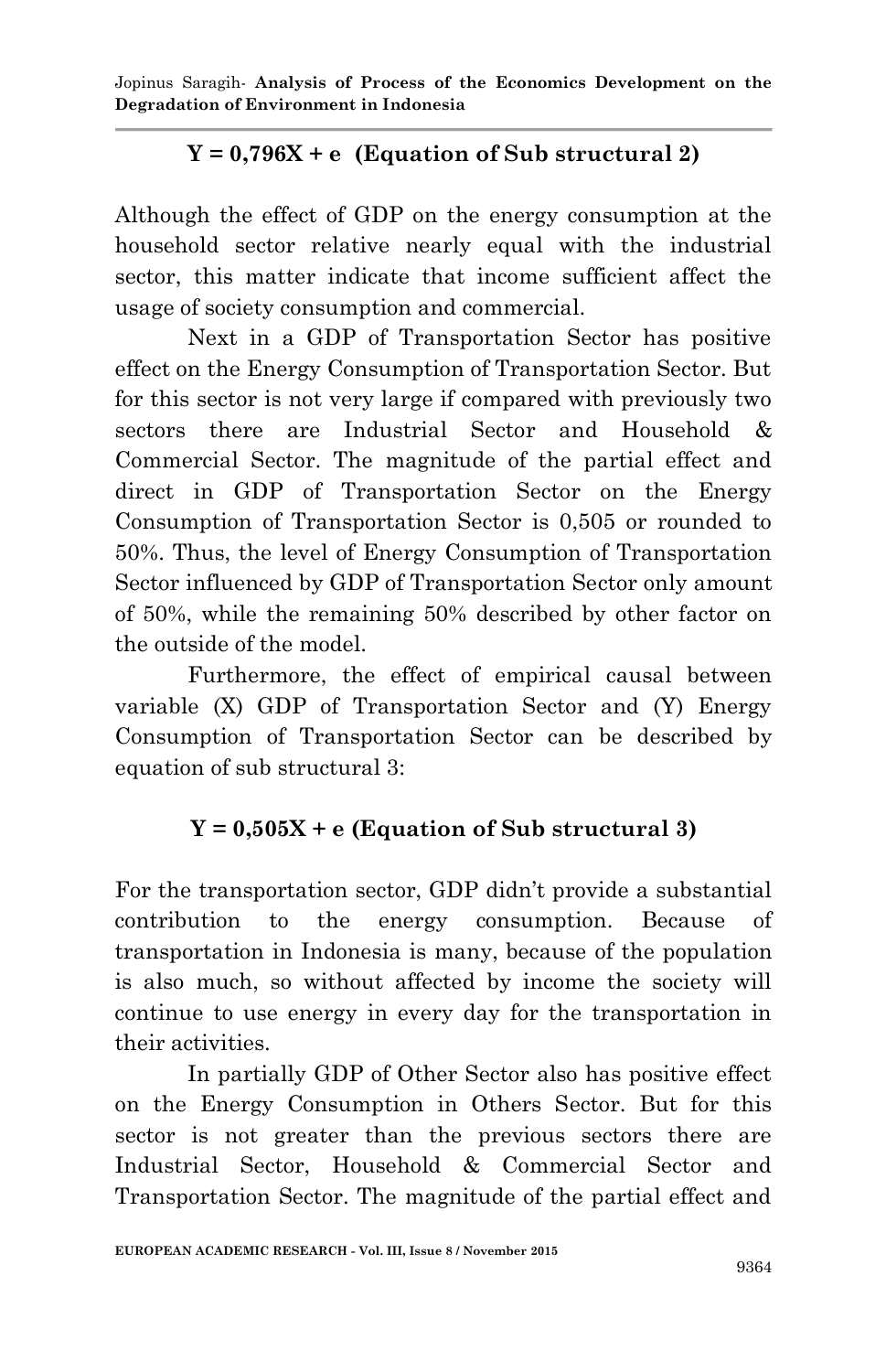direct in GDP of Others Sector on the Energy Consumption in Others Sector is 0,180 or rounded to 18%. Thus, the level of Energy Consumption in Others Sector affected by GDP of Others Sector as big as 18%, while the remaining 82% described by other factor on the outside of the model.

Furthermore, the effect of empirical causal between variable (X) GDP of Others Sector and (Y) Energy Consumption of Others Sector can be described by equation of sub structural 4:

### $Y = 0.180X + e$  (Equation of Sub structural 4)

For the effect of GDP on the energy consumption in others sector that do not belong to the industrial sector, household & commercial also transportation their value belong to very small. Because in the process of development such as agriculture or forestry doesn't require a lot of energy consumption or even without any energy consumption. So it is natural if ultimately the GDP in this sector doesn't provide significant effect on the energy consumption.

Simultaneously, the effect of X and Y on the Z as big as 0,824 (rounded to 82%). The rest of 18% influenced by the other factor on the outside of the model. This simultaneous model is significant. With pay attention to the probability of F amounted to 46,908 at the value of sig 0,000 0,01. After the simultaneous model had proved the significant, so done to the stripe resumption of partial effect. From two variables are placed as predictor, the energy consumption has value of sig 0,05, while GDP of industrial sector has value = 0,05. So it can be said that the partial of all predictor affected on the variables Z.

In directly GDP of industrial sector has positive effect and significant on the CO Emission. The magnitude of the direct effect in GDP of industrial sector on the CO Emission as big as 0,329 or rounded to 33%. Its mean, the level of CO Emission just can affected by GDP of Industrial Sector as big as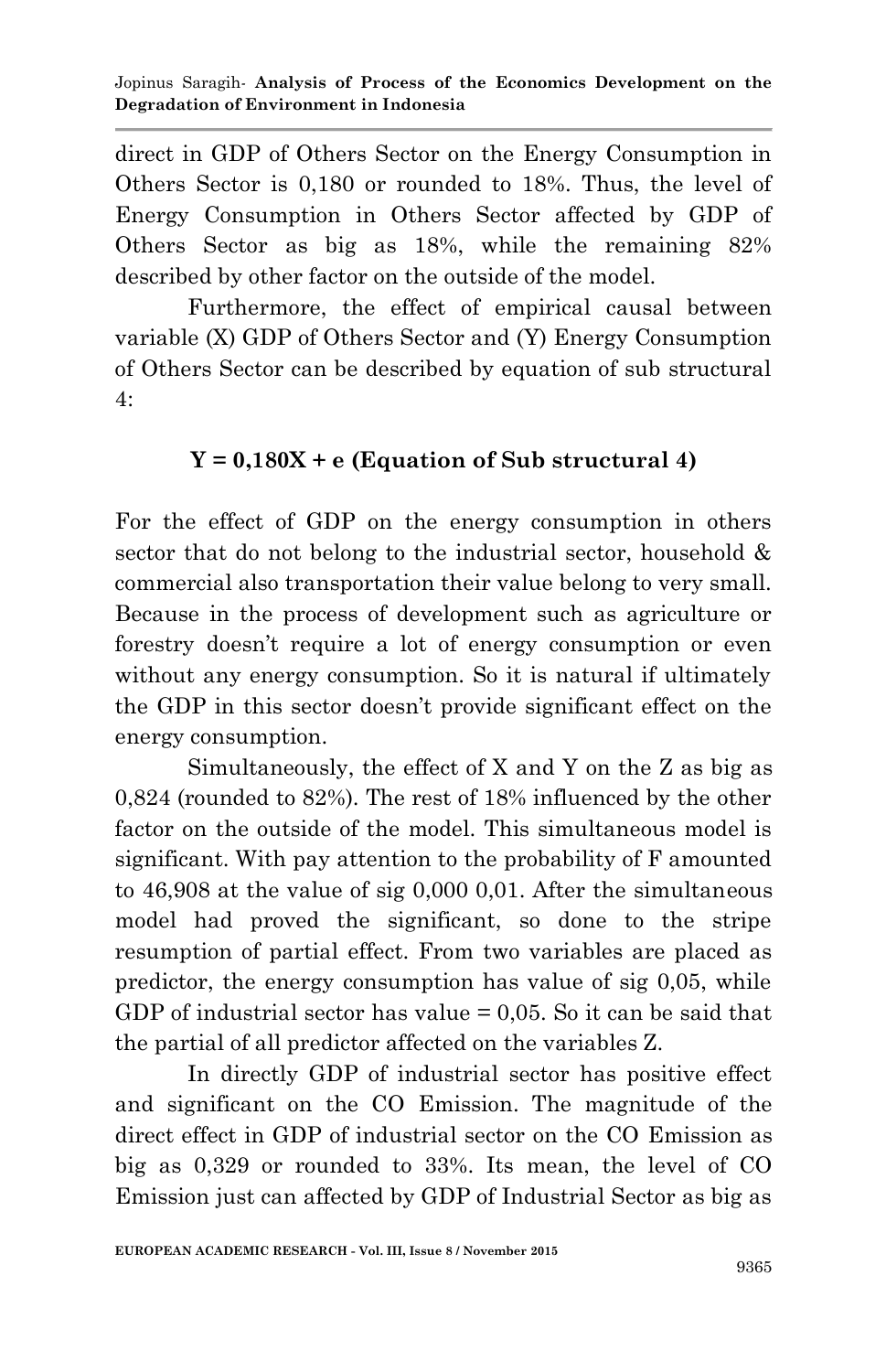Jopinus Saragih*-* **Analysis of Process of the Economics Development on the Degradation of Environment in Indonesia**

33%, while the remaining 67% described by other factor on the outside of the model.

In directly the energy consumption of industrial sector has positive effect and significant on the CO Emission. The magnitude of the partial effect and direct in Energy Consumption of Industrial Sector on the CO Emission is 0,619 or rounded to 62%. Thus, the level of CO Emission affected by Energy Consumption of Industrial Sector as big as 62%, while the remaining 38% described by other factor on the outside of the model.

So it can be concluded from this result that directly the energy consumption of industrial sector had affect the amount of CO Emission as big as 62%. Furthermore, through of the energy consumption of industrial sector, GDP of industrial sector give effect indirectly on the CO Emission as big as 33%. The effect formed from the result of substructural 5 can be described by equation of sub structural 5:

### **Z = 0,619Y + e (Equation of Sub structural 5)**

The value of effect above give the meaning that consumption of industrial sector give the substantially contribution in produce of CO Emission. Its mean, industry in Indonesia can be said not yet categorized the environmental friendly industry. Many factories or companies, which engaged in the production, still use energy that can produce the high level of CO. So this matter becomes homework for government and entrepreneur and all of society surely to looking for the strategic step in reducing the risk of disruption on the environment. For example, by making the strict rule or regulation so that companies use the environmental friendly energy or spent the cost of externality for the improvement of environment in order to stay awake. But GDP indirectly though had effect on CO but not significant. This factor can be caused the revenue of industrial sector didn't give significant effect on CO Emission,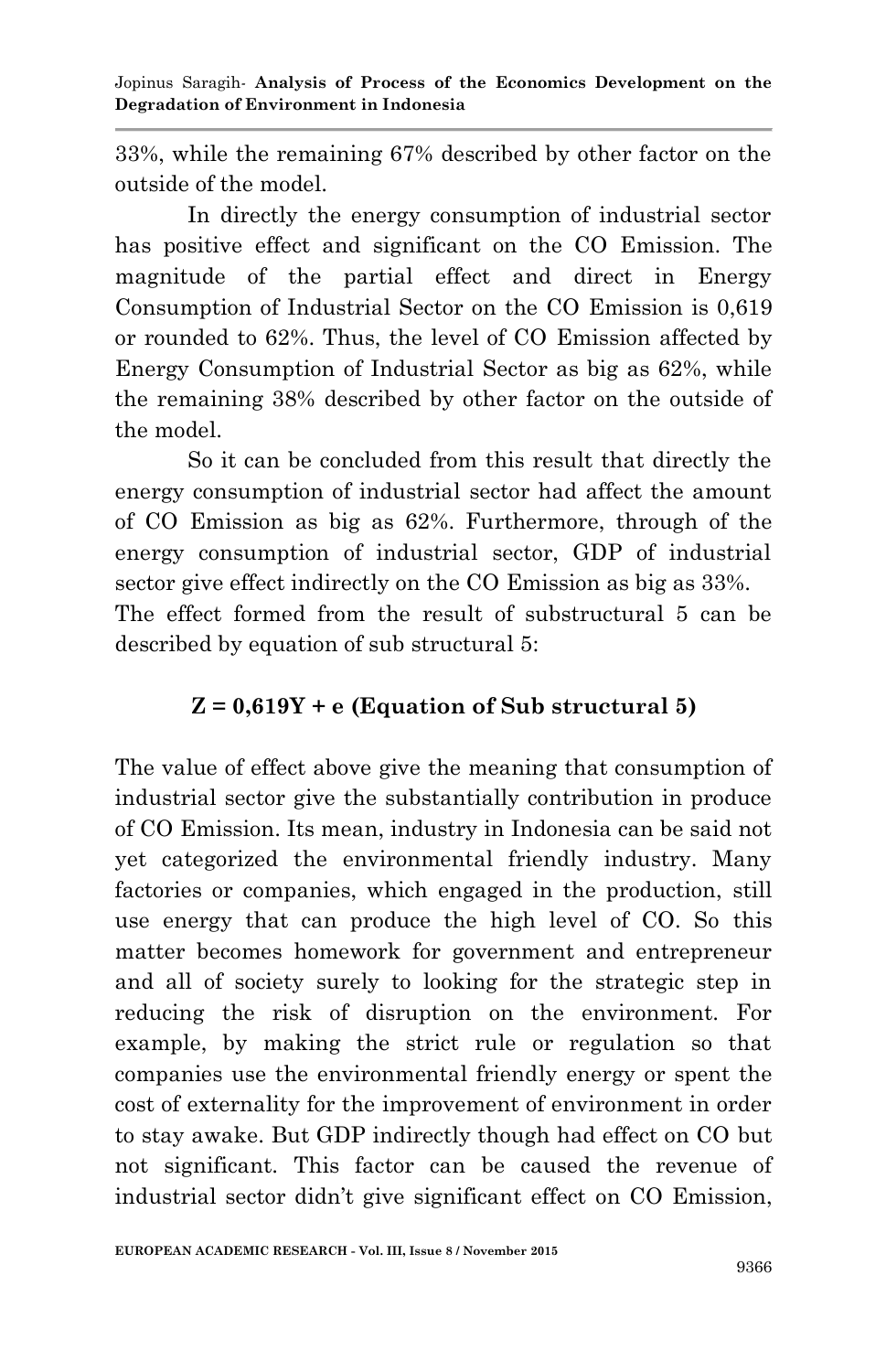so that need for directive to build the good industry paradigm for the environment by spent the cost of externality for the improvement. So GDP of Industrial sector hoped could reduce the capacity of CO Emission. Nevertheless, some of factories or manufacturing companies had started to run the decrees which directed by government that leading to the sustainable development process.

Simultaneously, the effect of X and Y on the Z amounted to 0,900 or 90%. The remaining 10% influenced by other factor in the outside of the model. This simultaneous model is significant. With take note of probability of F amounted to 90,410 at the 0,000 sig 0,01. After simultaneous model proved significant, then do the forwarding stripe of partial effect. From two variables which put as predictor, the energy consumption and GDP of Household & Commercial sector had sig 0,05. So it can be said that partially all of predictor had effect on the Z variable.

In directly GDP of Household & Commercial sector had positive and significant effect on CO Emission. The magnitude of the direct influence GDP of Household and Commercial sector to CO is 0,539 or rounded to 54%. Its mean, the high and low of CO Emission affected by GDP of industrial sector amounted to 54% while the remaining 46% influenced by other factor on the outside of the model.

In directly the energy consumption of Household & Commercial sector had positive and significant effect on CO Emission. The magnitude of the partial effect and direct in Energy Consumption of Industrial Sector on the CO Emission is 0,462 or rounded to 46%. Its mean, the level of CO Emission affected by Energy Consumption of Household & Commercial sector as big as 46%, while the remaining 54% described by other factor on the outside of the model.

So it can be concluded from this result that directly the energy consumption of Household & Commercial sector affect the amount of CO Emission by 54%. Furthermore, through the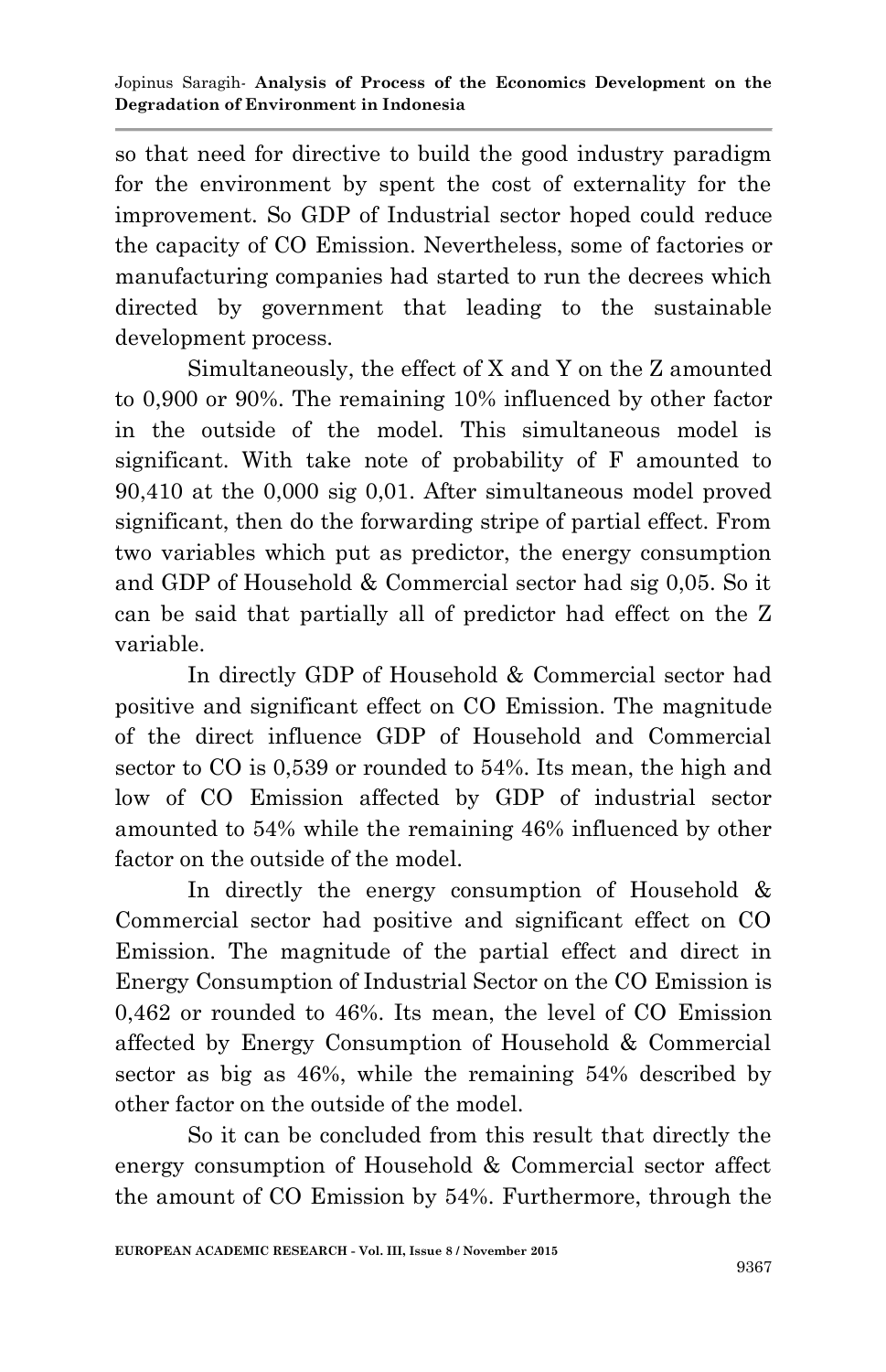energy consumption of Household & Commercial sector, GDP of Household & Commercial sector gives indirectly effect on CO Emission amounted to 46%.

The effect formed from the result of substructural 6 can be described by equation of sub structural 6:

### **Z = 0,539X + 0,462Y (Equation of Sub structural 6)**

If we see, the energy consumption of Household & Commercial sector had smaller effect on the CO Emission compared to the energy consumption of industrial sector. This proven that Household & Commercial sector have capacity which not more to use the energy in the development process. With many the small and medium businesses, which not categorized in industry ultimately make the Household & Commercial sector has contribution not too much in the use of energy. But CO Emission effected by 46% from GDP of the sector. Because through the process of production of Household and Commercial sector hadn't been able to accommodate the environmental damage that is CO Emission produced from the activities of production in the sector. So necessary to build awareness for society in protecting the environment to not more reduced. Because the environment was damaged cause of human activity eventually will have an impact on the human self. The consequence for using of energy which extravagant and unfriendly in environment plus there isn't an accommodation of externality cost on the environment, will caused the environment more reduced as there is Greenhouse Effect which will cause this earth getting hotter, the condition of climate unstable even the extreme temperature and weather. With the apprehensive about environment condition certainly whom will feel the effect was human too. Therefore, the awareness of environmental health is an important matter that should not be forgotten. Because of all the development that has been achieved will not be worth anything if ultimately the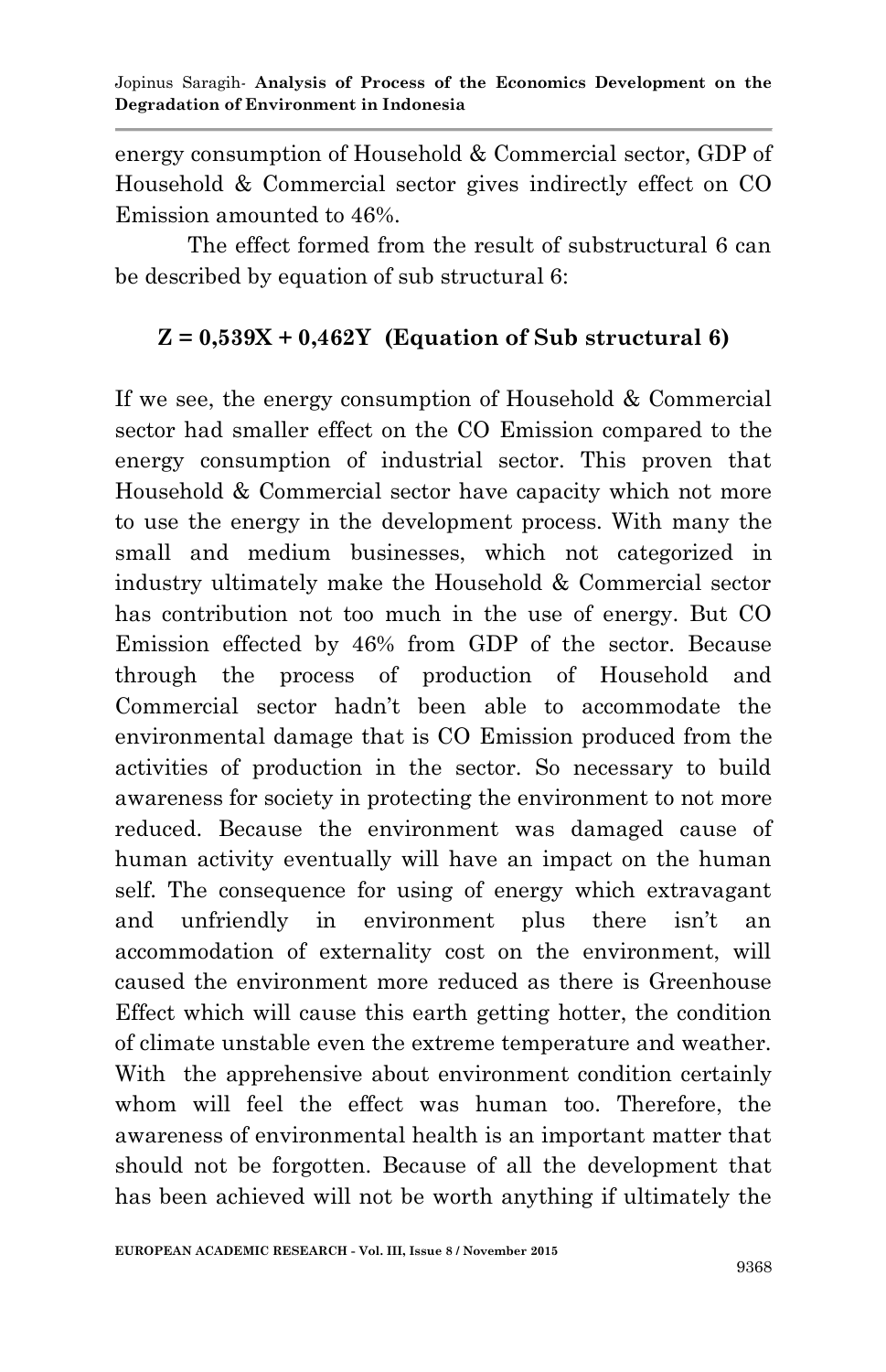Jopinus Saragih*-* **Analysis of Process of the Economics Development on the Degradation of Environment in Indonesia**

human unhealthy, the environment was damaged and prosperity was only apparent.

Simultaneously, the effect of X and Y on the Z amounted to 0,876 or 87%. The remaining 13% influenced by other factor in the outside of the model. This simultaneous model is significant. With take note of probability of F amounted to 70,528 at the sig 0,000 0,01. After simultaneous model proved significant, then do the forwarding stripe of partial effect. From two variables, which put as predictor, the energy consumption and GDP of Transportation sector had sig 0,05. So it can be said that partially all of predictor had effect on the Z variable.

In directly GDP of Transportation sector had positive and significant effect on CO Emission. The magnitude of the direct influence GDP of Transportation sector to CO Emission is 0,075 or rounded to 7,5%. Its mean, the high and low of CO Emission affected by GDP of Transportation sector amounted to 7,5% while the remaining 92,5% influenced by other factor on the outside of the model.

In directly the energy consumption of Transportation sector had positive and significant effect on CO Emission. The magnitude of the partial effect and direct in Energy Consumption of Transportation Sector on the CO Emission is 0,896 or rounded to 90%. Its mean, the level of CO Emission affected by Energy Consumption of Transportation sector as big as 90%, while the remaining 10% described by other factor on the outside of the model.

So it can be concluded from this result that directly the energy consumption of Transportation sector affect the amount of CO Emission by 90%. Furthermore, through the energy consumption of Industrial sector, GDP of Industrial sector give indirectly effect on CO Emission amounted to 7,5%.

The effect formed from the result of substructural 7 can be described by equation of sub structural 7, that is:

### **Z = 0,075X + 0,896Y + e (Equation of Sub structural 7)**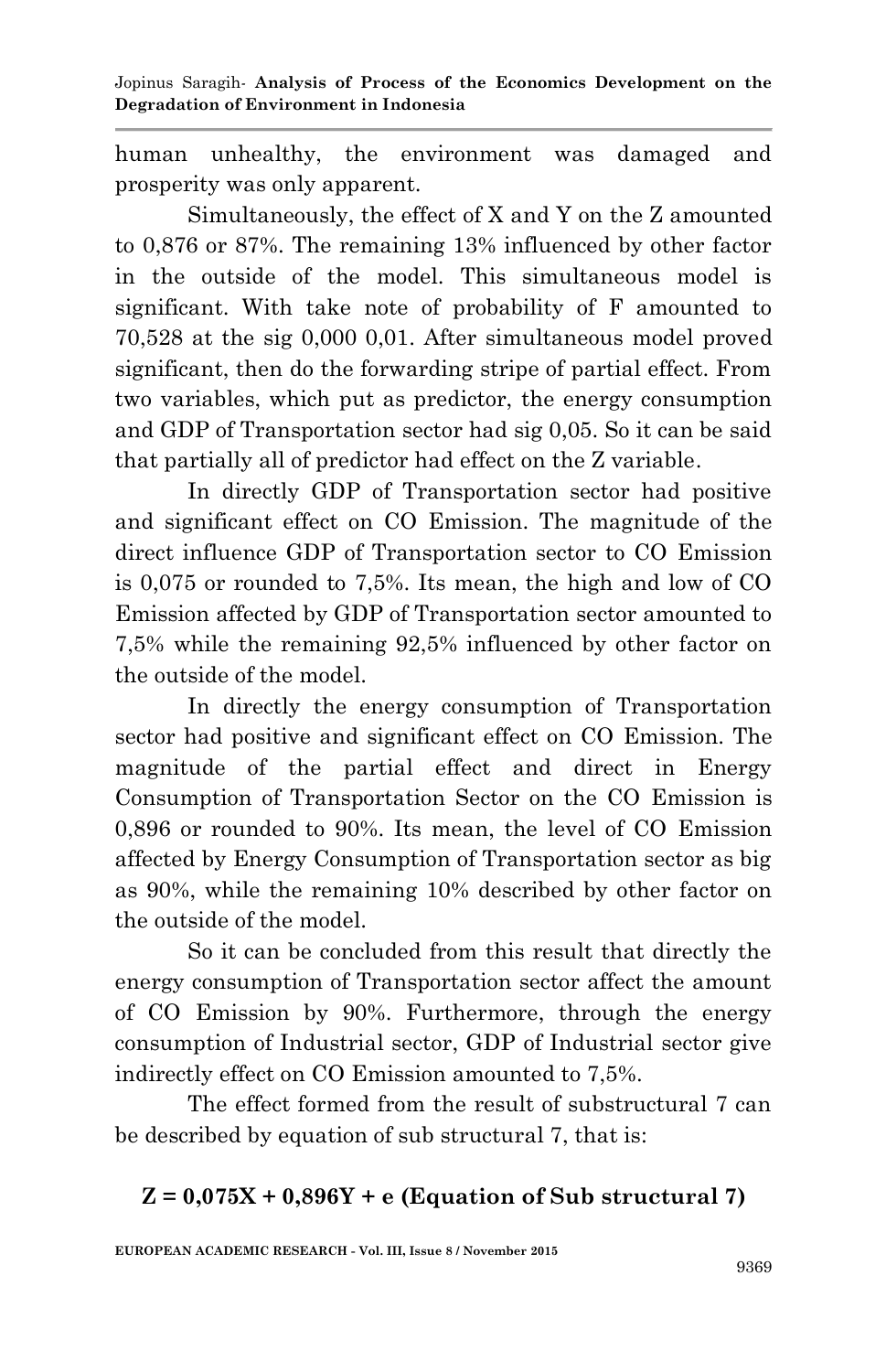Jopinus Saragih*-* **Analysis of Process of the Economics Development on the Degradation of Environment in Indonesia**

It is very interesting matter if we see the big of effect of contribution in transportation sector on CO Emission, ie by 90% where the value is the highest contribution of the two sectors that have been researched previously. These results were highly correlated with the fact that amount of user of transportation in Indonesia was huge. This could happen because of the consumptive nature for the Indonesian people in the using of transportation. Besides the total of inhabitant who affect the level of consumptive of society on the using of transportation, hedonist style also be trigger on the increased for using the transportation. With the highly total of user of transportation, certainly make the energy consumption used for transportation also increased. As a result, CO Emission that resulted from energy consumption for transportation also increased.

The situation will worsen with the enactment of MEA (ASEAN Economic Community) although the free market in 2015. Because this matter will cause the total of transportation entering and ready for sale to Indonesia more increased. Indonesia which only capable of being a consumer sure would become an increasingly consumptive society. Buying means of transportation is no longer because of the necessity to support the activities of life, but because of the flood of product that make society become a consumptive.

While the GDP of transportation sector is not too significant in effecting the CO Emission. This is because the income of society itself doesn't give a meaningful contribution. Its mean, even though the income of society were low, but consumption of energy settled high than transportation.

Simultaneously, the effect of X and Y on the Z amounted to 0,539 or 54%. The remaining 46% influenced by other factor in the outside of the model. This simultaneous model is significant. With take note of probability of F amounted to 11,704 at the sig 0,000 0,01. After simultaneous model proved significant, then do the forwarding stripe of partial effect. From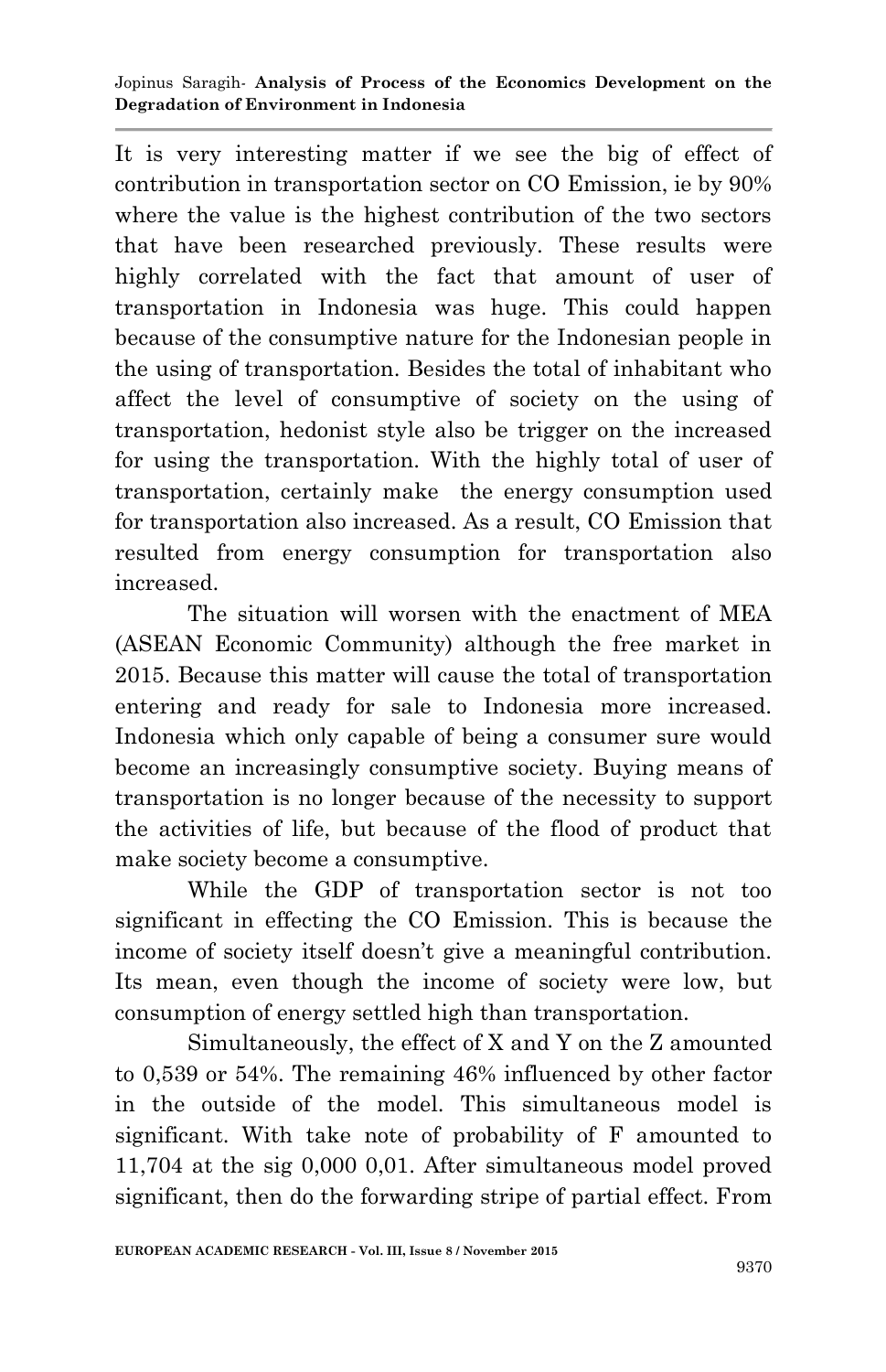two variables which put as predictor, the energy consumption and GDP of Others sector had sig 0,05. So it can be said that partially all of predictor had effect on the Z variable.

In directly GDP of Others sector had positive effect on CO Emission. The magnitude of the direct influence GDP of Others sector to CO Emission is 0,652 or rounded to 65%. Its mean, the high and low of CO Emission affected by GDP of Others sector amounted to 65% while the remaining 35% influenced by other factor on the outside of the model.

In directly the energy consumption of Others sector had positive effect although less significant on CO Emission. The magnitude of the partial effect and direct in Energy Consumption of Others Sector on the CO Emission is 0,239 or rounded to 24%. Its mean, the level of CO Emission affected by Energy Consumption of Others sector as big as 24%, while the remaining 76% described by other factor on the outside of the model.

So it can be concluded from this result that directly the energy consumption of Others sector affect the amount of CO Emission by 65%. Furthermore, through the energy consumption of Others sector, GDP of Others sector give indirectly effect on CO Emission amounted to 24%.

The effect formed from the result of substructural 8 can be described by equation of sub structural 8, that is:

# **Z = 0,652X + 0,239Y + (Equation of Sub structural 8)**

For this last sector, the magnitude of the effect is the smallest of all sectors. This is because the sector are categorized in others sector such as mining; agriculture didn't use a lot of energy in its production activities. So naturally the effect of energy consumption for this sector is belong to very low compare to the previous sectors.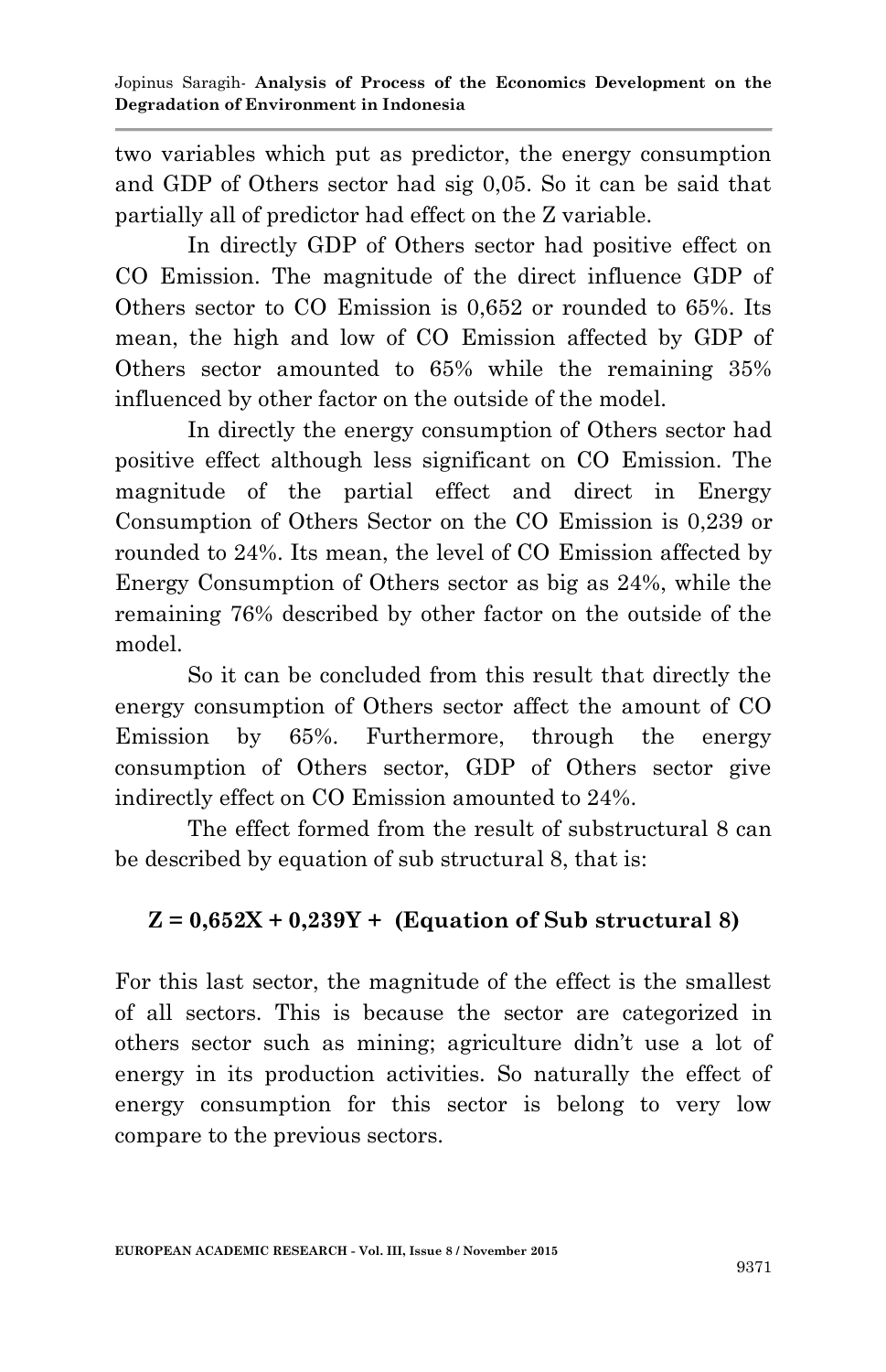### **DISCUSSION**

From the analysis of the relationship of GDP to Energy Consumption in each sector, it appears that Energy Consumption at Industrial sector has the strongest influence in the amount of 82%. Followed the Energy Consumption at Household & Commercial sector only 80%, next the transportation sector 50% and the Others sector 18%.

The amount of the effect from GDP of Industrial sector on energy consumption shown that what produced from GDP of industrial sector will affect the amount of total of energy consumption for the industrial sector. But not the other way, energy consumption of Industrial sector didn't affect the GDP of industrial sector.

The Economic growth will continue to grow despite happen the energy deficit. This matter because the relation of economic of Indonesia and the energy consumption is unidirectional. Such relationship also occurs in almost all of developing countries.

Unlike the advanced countries, the level of energy consumption per capita will affect their economic growth, or known as bidirectional relationship. This matters happen because the highest economic base is the production activities undertaken by the industry. All types of industries need a lot of energy. Which distinguish only the level of efficiency ratio of energy consumption of the output produced. While the fulfillment of consumption activities already filled good. Basis of consumption become the second priority after the production activities completed such as this time going on in Japan after the Fukushima disaster.

Thus, even though the economic growth in Indonesia now positive, Indonesia remains become a country in the developing class for only focused on the fulfillment of energy at the consumption activity. This condition is termed with middleincome trap.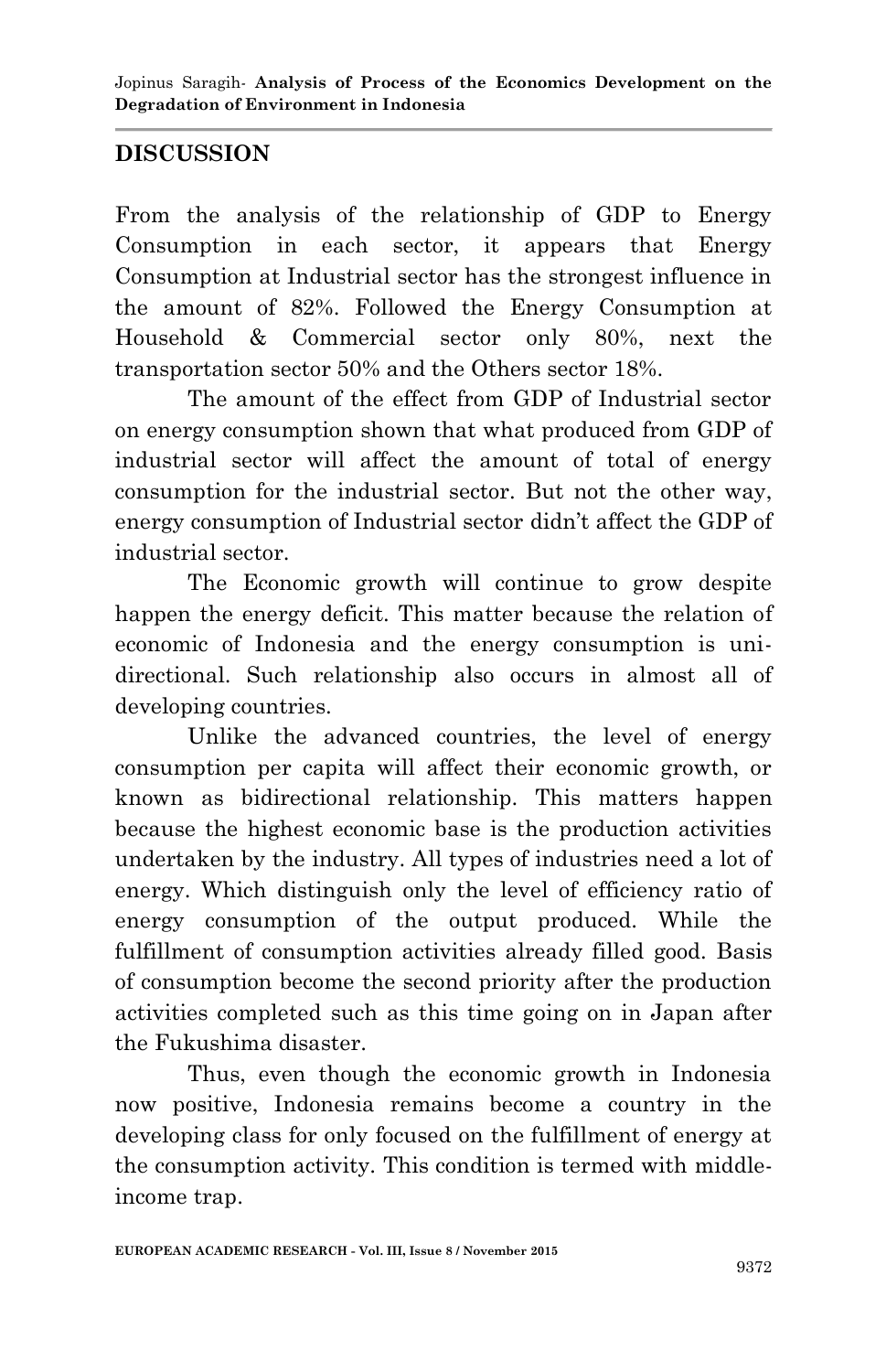Therefore, mindset of Indonesia's economic growth must be changed. The main focus is on the production bases that provide high added value though the energy consumption high, not only on the basis of consumption. While the fulfillment of the consumption sector could use a variety of scenario.

For the Household & Commercial Sector, GDP had affected its energy consumption in the amount of 80%. It means, that income of society affect the energy consumption for necessity of household and commercial.

Furthermore, for GDP of Transportation sector is no bigger its influence on the sector of energy consumption than the industrial sector. This is because the income of society itself does not give a meaningful contribution in influencing society to consume the energy. Its mean, even though the income of society are low, but energy consumption remains high from the transportation.

In the Other sector, GDP had affected its energy consumption in the amount of 18%. Income from others sector didn't too affect the energy consumption in this sector. Because this sector is estimated unnecessary to use a lot of energy such as agriculture and fishery.

Then, when heed the proportion of the contribution of pollution, which sector is the highest contribution of air pollution, show up for the sector of producing the highest carbon occured in the Transportation sector had a very strong relationship, namely 90%, followed by Industrial sector 62% and the sector of Household and Commercial in the amount of 46% and the latter Others sector were only 24%.

The relationship of energy consumption of others sector for CO emissions is the smallest value of all sector, namely 24%. Although the value generated from this sector relatively smaller effect than others sector, but settled the contribution donated of this sector should not be ignored. Therefore, government also need to monitoring the process of development of this sector, so didn't to make a large effect on CO Emission.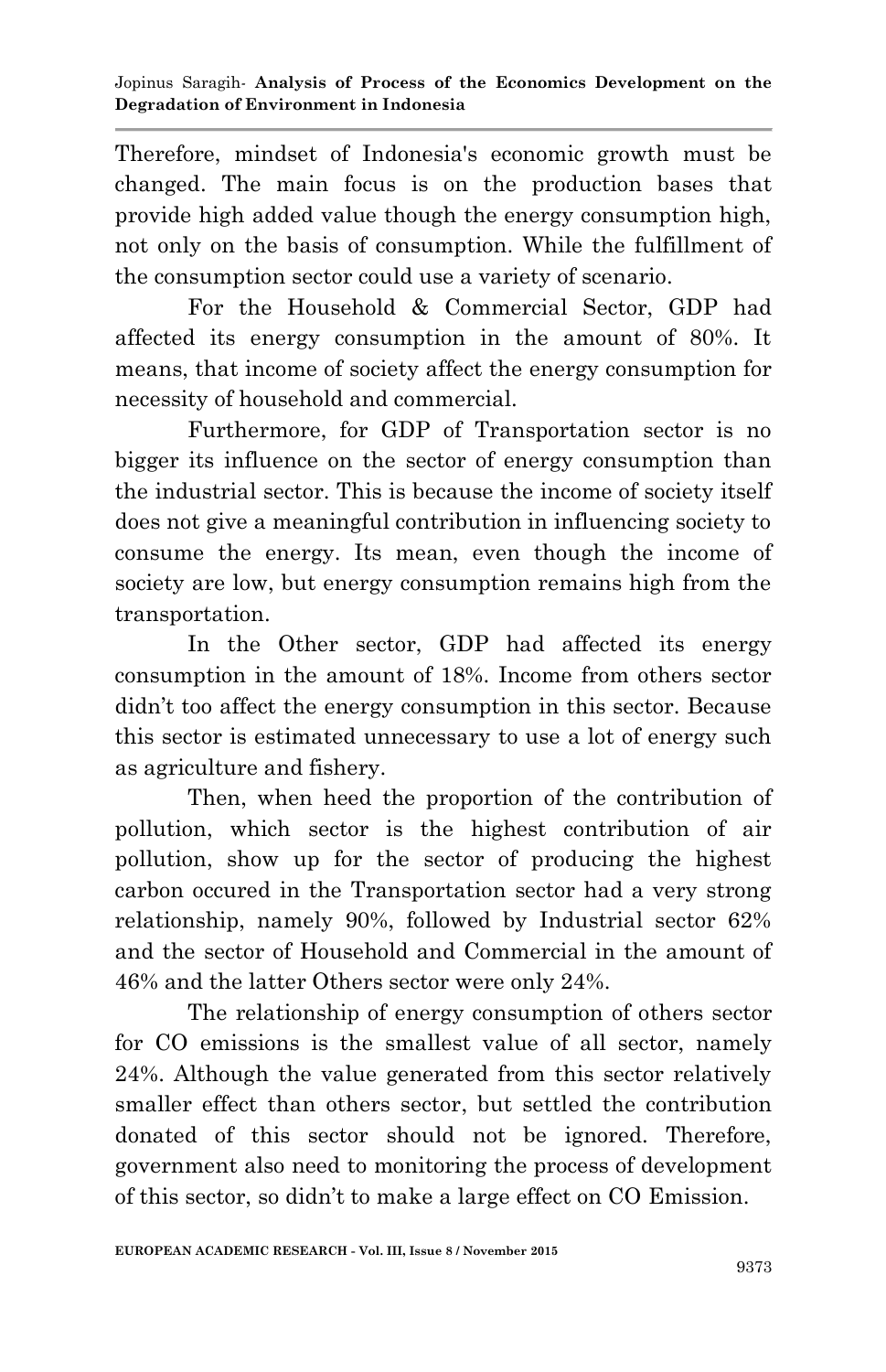While the relationship of energy consumption of Household & Commercial sector on CO Emission by 46%. This matter can be seen from the use of fuel such as kerosene and gas by society. Although less significant than Transportation sector and Industrial, however, this matter should be of concern in particular for the government. Because lifestyle of society are increasingly consumptive, sure will not close the possibility of energy consumption that produced from this sector will continue to increase. Because of the fuel used also give effect on the air pollution in the form of CO which not good for the environment.

Although GDP of Industrial sector is the largest affect for energy consumption, but not mean the energy consumption of Industrial sector is the greatest influence in producing CO Emission. Its mean, an increasing of energy consumption of Industrial sector affected by the increase in the GDP of the sector, but the increase of GDP in the Industrial Sector is not influenced by the Energy Consumption of Industrial Sector. This matter could be caused the industry in Indonesia did not use a lot of energy. Such as the textile industry, wood industry or any other industry that didn't need energy in a large capacity. Moreover, this moment for small and medium industry began more involved in the society.

When we see, the energy consumption of Transportation sector is the most dominant sector in giving effect to the CO Emission, this matter because the total of user of transportation in Indonesia is huge. This could happen because of the nature of consumptive for Indonesian people in the using of transportation. Besides the total of people who affect the level of consumptive's people on the using of transportation, hedonist style also become trigger of the increased for the using of transportation. With the high total of transportation user, of course, make the energy consumption used for transportation also increased. As a result, the CO Emission, which resulted from energy consumption for transportation, also increased.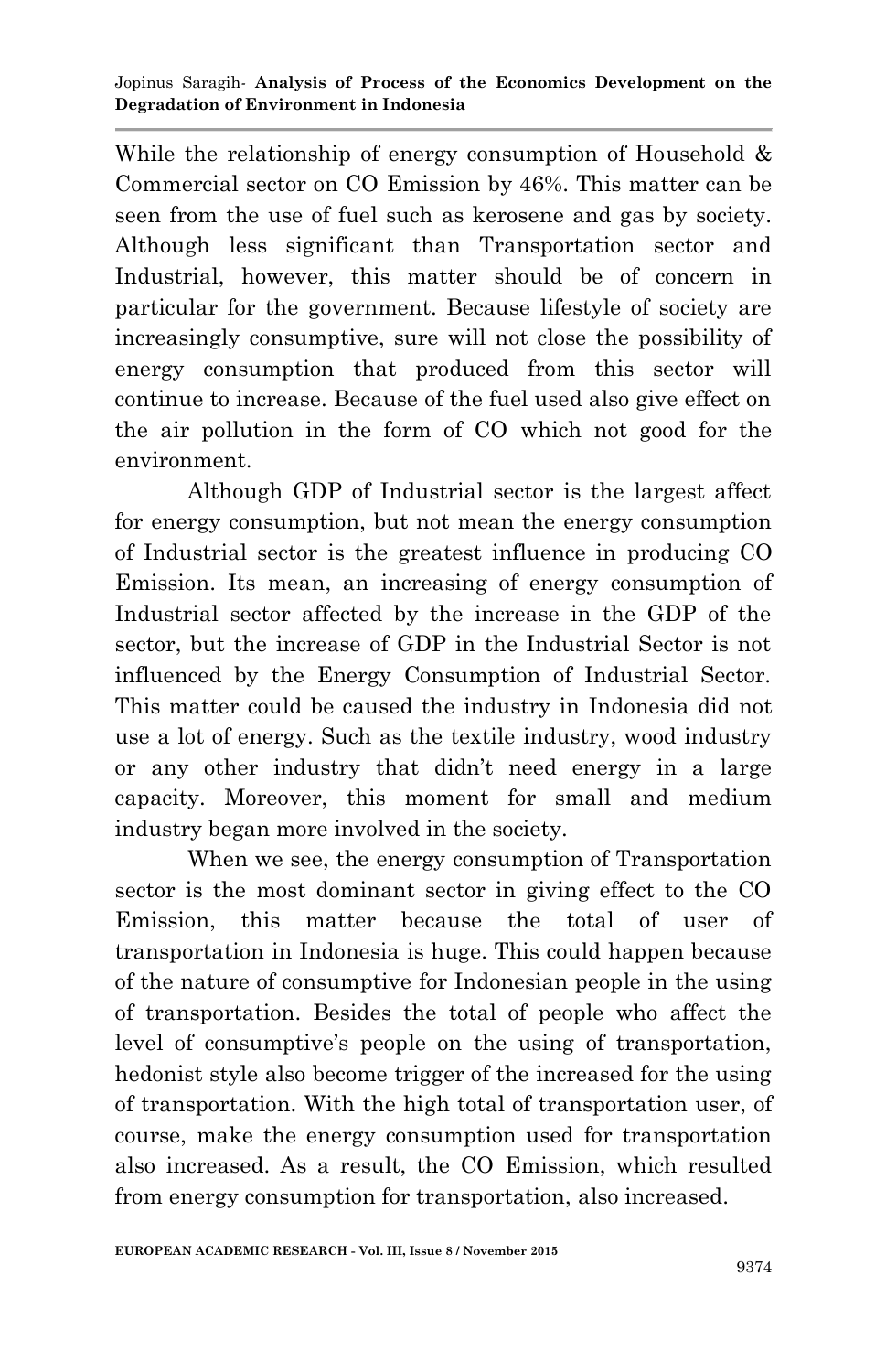The situation will worsen with the enactment of MEA (ASEAN Economic Community) although the free market in 2015. Because this matter will cause the total of transportation entering and ready for sale to Indonesia more increased. Indonesia, which only capable of being a consumer sure would become an increasingly consumptive society. Buying means of transportation is no longer because of the necessity to support the activities of life, but because of the flood of product that make society become a consumptive.

Transportation in Indonesia is growing rapidly. With the increasing total of motorcyclist who use fuel in the form of refined fuel oil, resulting in air pollution produced is very high. In addition to acid rain that arising dispersed in the air can damage the plant and the soil, so the result can be very good even less good when consumed by human. Although GDP of Transportation Sector doesn't have a stronger effect than Industrial Sector on the Energy Consumption, but could certainly the use of the largest Energy Consumption exist in this sector. Until the government and also the various parties need to look for alternative solution in order to reducing CO Emission. Many steps can be taken, such as creating more public transportation for the people with facility that not inferior with personal vehicle. So when society feels more comfortable in using the public transportation, of course the society will prefer to use public transportation. Others policy could determine the high tax for personal vehicle, so the society making the tax rate as a consideration in buying a personal vehicle. And the solution is the government also expected to look for the energy of alternative environmental friendly, so the fuel used for vehicle safe for the environment and human.

In accordance with the opinion of Wilson and Tyrchniewicz (1995), that the issues which often and should be considered in continuity development are: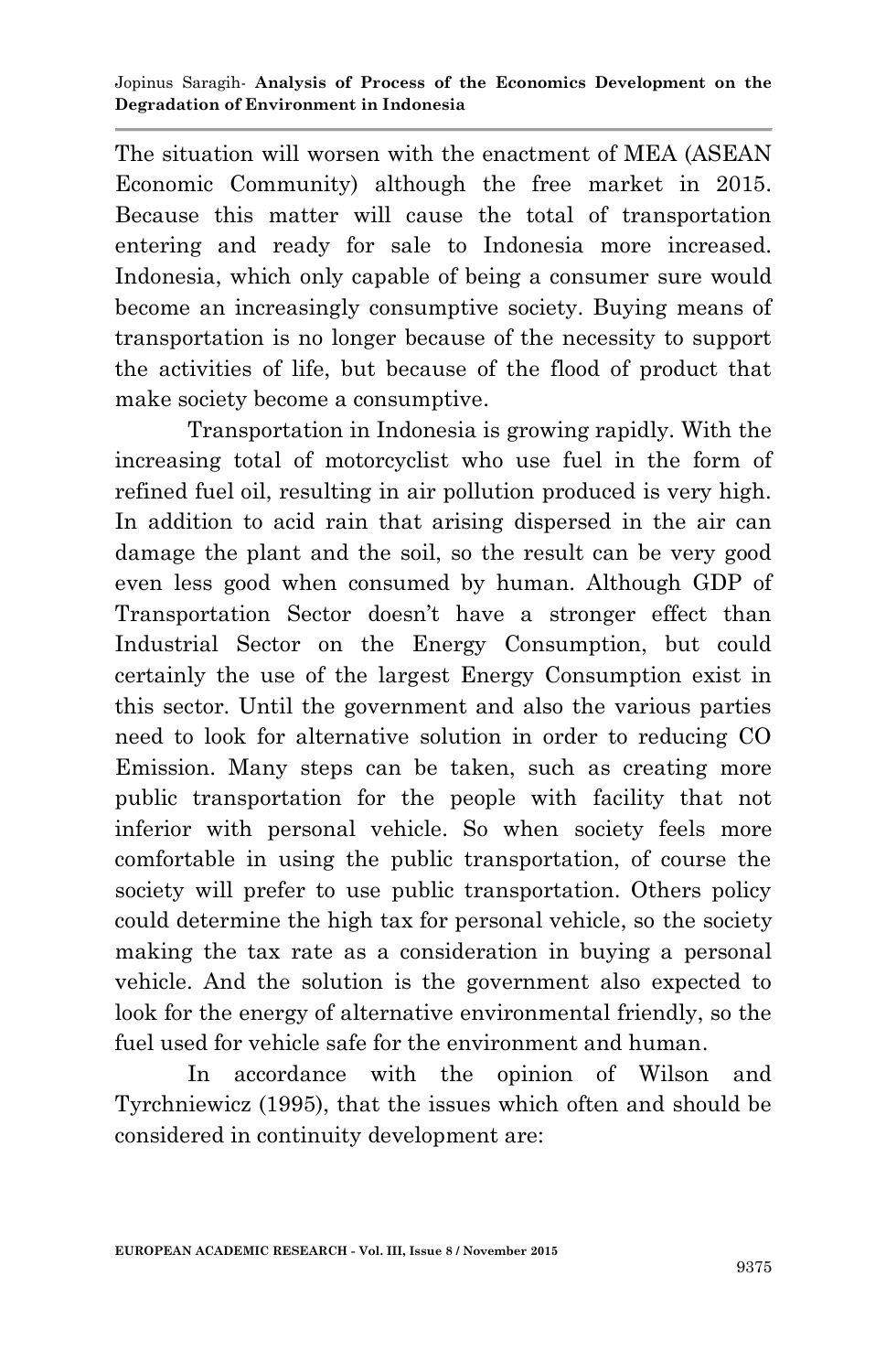- 1. Damage of environment is important not only because its affect on the economic, but also cause productivity to be low, for example the quality of land is lower
- 2. Give priority of attention on the environment, if the policy direction for the continuity economic development
- 3. Attention is needed to guarantee the continuity economic growth
- 4. It must be realized that with the increasing of continuous revenue as one of the development goal is a potential trade-offs between the increasing of Revenue with environmental damage

Note that need to be underlined is that the quality of environment feeling more significant than just enough to pursuing the economic growth. Therefore, the answer on environment problem is we must understand that need to over cost for the accommodate on the environmental quality preserved in welling, with hope of continuity development can be realized. For the expectation of more cost that must be spent, then the government need to increase the purchasing power of society.

# **CONCLUSION**

- 1. GDP of industrial sector is large enough to give contribution on the energy consumption that is 82%. It can be seen from the existing industry in Indonesia many enough use to the energy consumption. But the energy consumption of this sector precisely doesn't give effect on the GDP of industrial. This matters because the energy consumption in Indonesia still based on consumption not based on production.
- 2. The Effect of GDP on energy consumption of household sector relatively almost same with industrial sector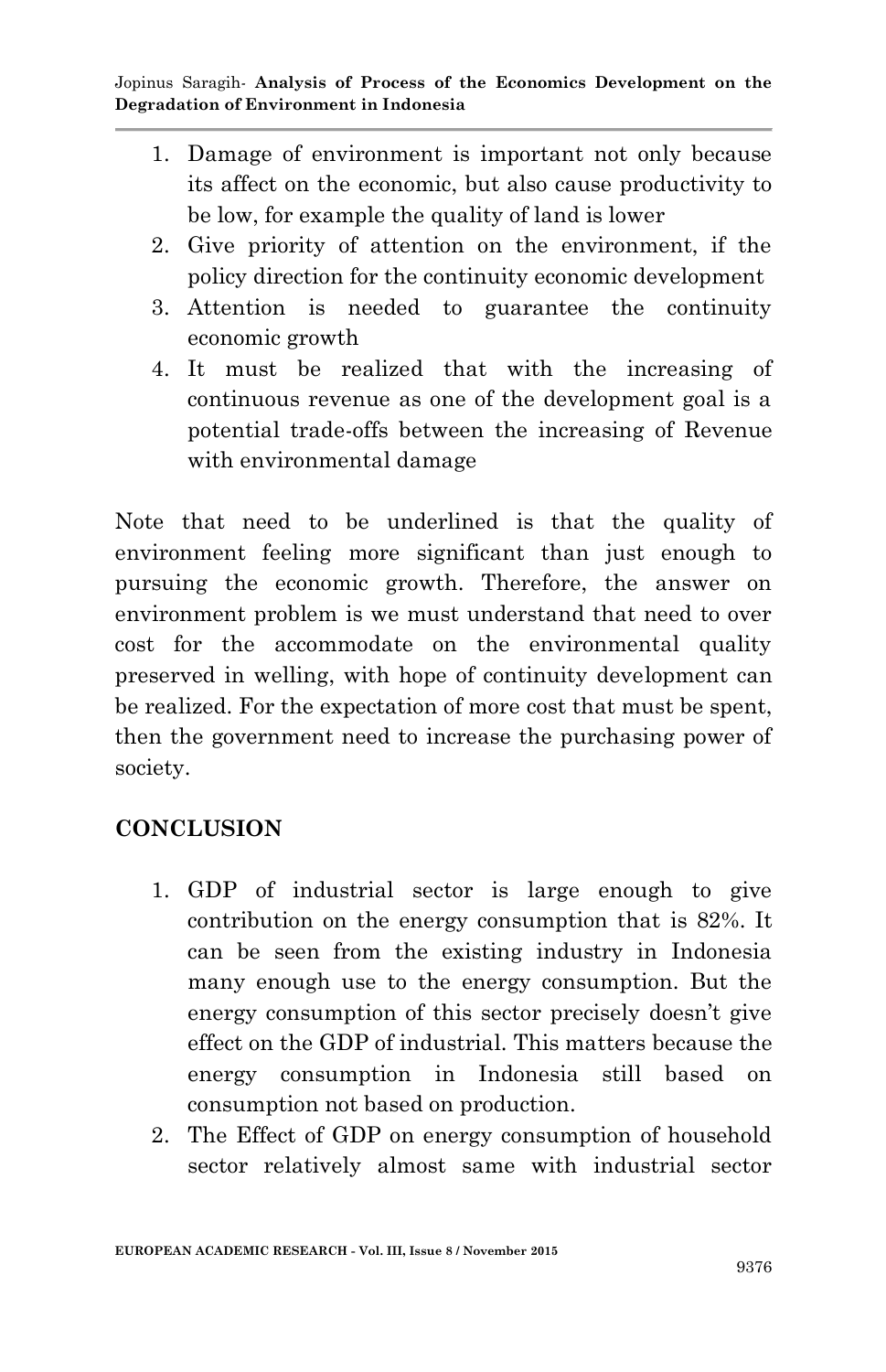namely 80%, it indicated that sufficient income affect the usage of society consumption although commercial.

- 3. For the transportation sector, GDP doesn't provide a large enough contribution on the energy consumption is only 50%. Because of transportation in Indonesia belong to many and the factor of population also many, so without affected any income the society will continue to use the energy in everyday for transportation in a variety of activities.
- 4. The Effect of GDP to the energy consumption in others sector which not belong to the industrial sector, household & commercial and transportation its value belong to very small, only 18%. Because in the process of development such as agriculture or forestry didn't need a lot of energy consumption or even without any energy consumption. So it is natural when ultimately the GDP in this sector didn't provide significant impact on the energy consumption.
- 5. The relationship of energy consumption of others sector on the CO Emission is the smallest value from all factors, namely 24%. Although the value resulted from this sector its effect relatively smaller than other sector, but permanently the donation contribution of this sector should not be ignored.
- 6. The relationship of energy consumption of Household & Commercial sector on the CO Emission is 64%. This matter can be seen from the usage of fuel such as kerosene and gas by society. Lifestyle of society which increasing to consumptive surely would not close the possibility for energy consumption that produced from this sector will increase. Because of the fuel used also give effect on the air pollution in the form of CO which not good for the environment.
- 7. The effect value of energy consumption of industrial sector is large enough, namely 90%. It gives meaning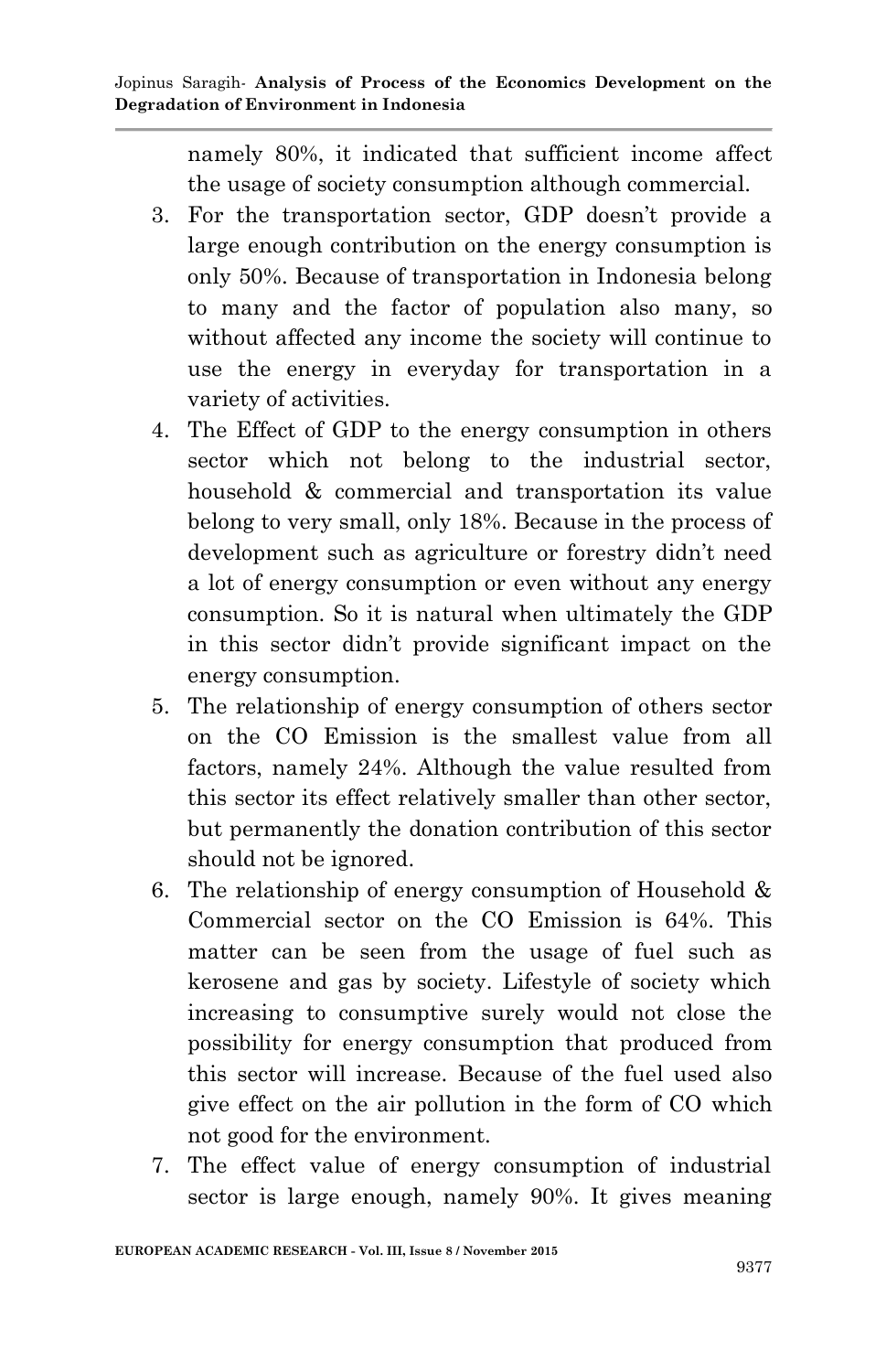that consumption of the industrial sector provide a substantial contribution in produce CO Emission. Its mean, the industry in Indonesia can be said not yet categorized of environmental friendly industry. Many factories or companies which active in the production sector still use the energy that can produce the high level of CO.

8. The energy consumption of Transportation sector is the most dominant sector in giving effect on the CO Emission, this matter because the total of transportation user in Indonesia is huge. This could happen because of the nature of consumptive for the Indonesian people in the use of transportation. In addition to the total of people who affect the level of consumptive society on the use of transportation, stylish hedonist also be trigger to the increased of use of transportation. With the high total of transportation user, of course, make the energy consumption used for transportation also increased. As a result, the CO Emission, which resulted from energy consumption for transportation, also increased. The situation will worsen with the enactment of MEA (ASEAN Economic Community) although the free market in 2015. Because this matter will cause the total of transportation entering and ready for sale to Indonesia more increased. Indonesia, which only capable of being a consumer sure would become an increasingly consumptive society. Buying means of transportation is no longer because of the necessity to support the activities of life, but because of the flood of product that make society become a consumptive. As a result, with increased the use of transportation in society surely will make the increased of CO Emission. But this matter can avoided if there is solution that more effective and efficient to prevent more reduction at the environment because the energy consumption from transportation.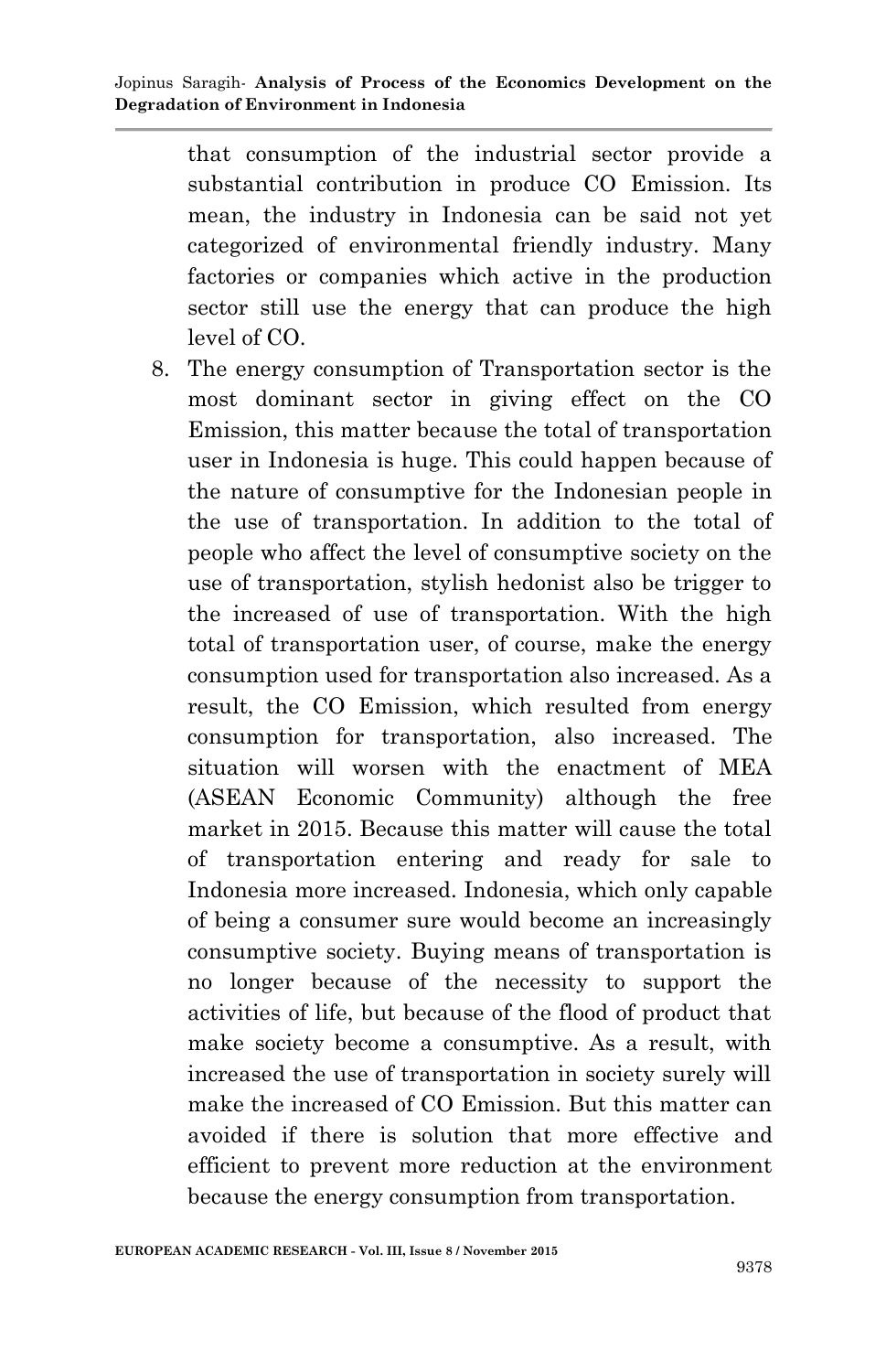#### **SUGGESTIONS**

- 1. It's better to prevent the world damage because of the production process produced by the industrial sector is not getting bigger, then it should be must the companies running in industrial sector using the environmental friendly technology. The Environmental friendly technology will reduce the amount of pollutant that will produce by the company. So, if the technology used is environmental-friendly technology helps the company to reducing the cost that spent for the detriment on the degradation occurred.
- 2. Need for innovation and strategy to look for alternative energy that friendly to the environment. Besides of reducing the environmental degradation, also can reduce the cost of consumption. Because the existing fuel relatively still in categorized expensive.
- 3. It is expected there is a good cooperation between the government, the parties interrelated in the industrial particularly and all of society element can be support each other to achieve the continuity development for the better quality of life in the future.
- 4. Changing the pattern of lifestyle of society whom hedonist and consumptive to be a society whom thrifty and productive and surely innovative.

### **REFERENCES**

- Arrow, 1995. *Economic Growth, Carrying Capacity, and the Environment. Science*, 268, 520-521.
- Beckerman, W. 1992. *Economic Growthand the Environment: Whose Growth! Whose Environment*, 20, 481-496.
- Bhagwati, J. 1993. *The Case for Free Trade, Scientific American* (pp. 42-49).